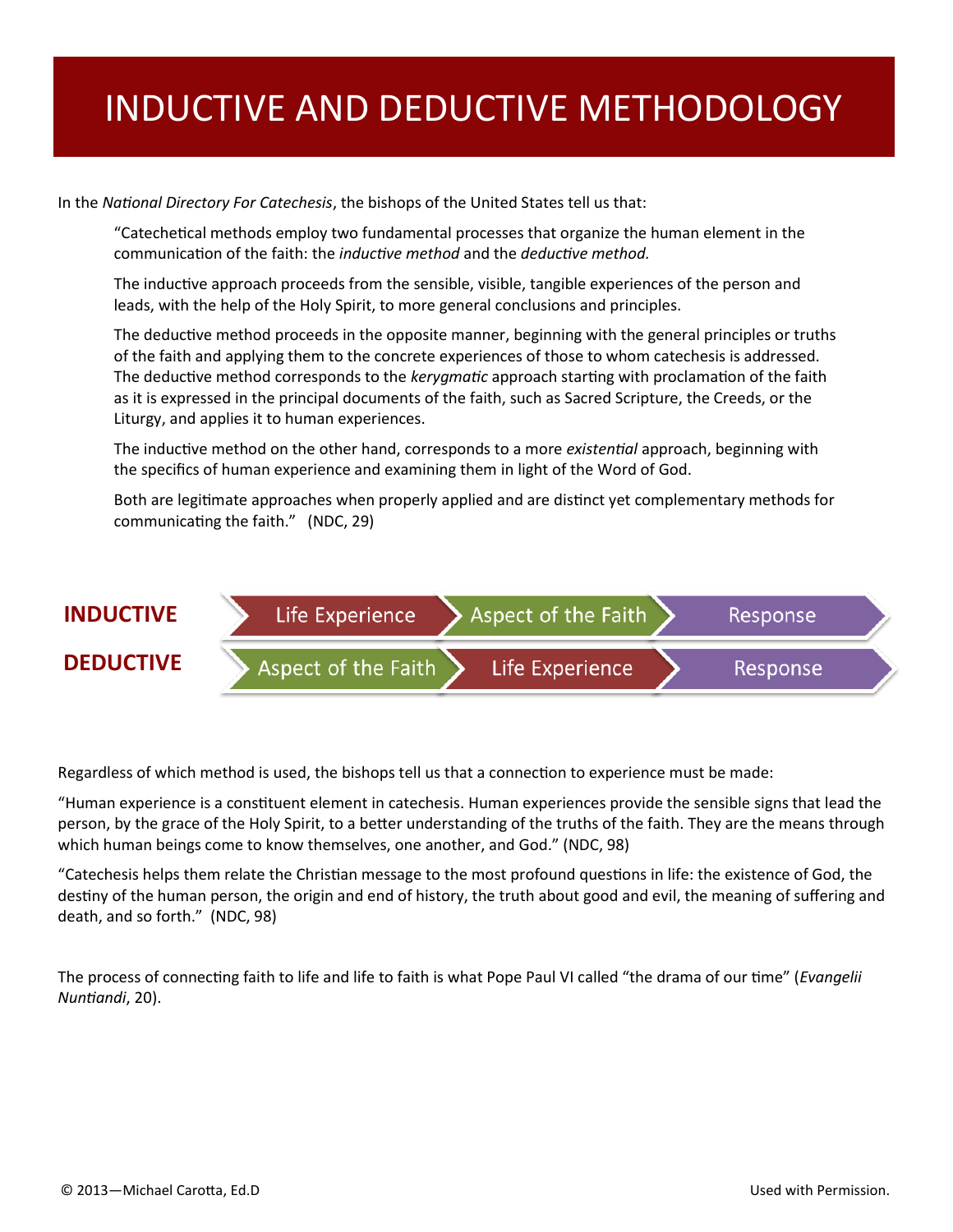### *Note: Current Confirmation programs and resources are full of solid sessions.*

The two examples that follow are offered as simple illustrations through which we can compare inductive and deductive methodology.

## **Example 1:** Responsibility for *Advocacy* (Challenging moral/theological reflection)

*An inductive approach:*

### **1. Life Experience**

The catechist could share a newspaper story or a current event in which a person or group is displaying "righteous anger" as a form of advocacy for injustice.

OR

Candidates would be asked—privately or in groups—to describe a time they were angry over something they felt was unjust or when they saw someone being taken advantaged of and how they responded to that situation.

#### **2. Faith Content**

The scripture passage of Jesus and The Money Changers In the Temple would be studied followed by some information that would clarify the reason their presence in the temple was infuriating back in Jesus' day.

Supplemental discussion questions might include:

- *Who or what reminds you of money changers in our society today? (*unfair lenders/mortgage companies, health insurance companies, frauds taking advantage of the elderly, anonymous internet rumor mongers, etc.)
- *What might Jesus suggest as an appropriate way to respond? What would Advocacy look like in this situation? How can someone be guilty of unjust Advocacy?*

#### **3. Response**

Ask the group to privately assess: "Give your self a grade regarding your overall tendency to engage in Advocacy and list two political or personal situations to which you are willing to pay more attention."

*A deductive approach would invert the order of the first two steps and look like this:*

### **1. Faith Content**

Start with the scripture passage of Jesus and the money changers In the temple followed by information that would clarify the reason the presence of these people in the temple was infuriating back in Jesus' day.

### **2. Life Experience**

Everyone would then be asked—privately or in groups—to describe a time they were angry over something they felt was unjust or when they saw someone being taken advantaged of.

OR

Share a newspaper story or a current event in which a person or group is displaying "righteous anger" as a form of advocacy for injustice—much like Jesus did in the scripture passage.

Supplemental discussion questions might include:

- *Who or what reminds you of money changers in our society today? (*unfair lenders/mortgage companies, health insurance companies, frauds taking advantage of the elderly, anonymous internet rumor mongers, etc.)
- *What might Jesus suggest as an appropriate way to respond? What would Advocacy look like in this situation? How can someone be guilty of unjust Advocacy?*

### **3. Response**

Ask the group to privately assess: "Give your self a grade regarding your overall tendency to engage in Advocacy and list two political or personal situations to which you are willing to pay more attention."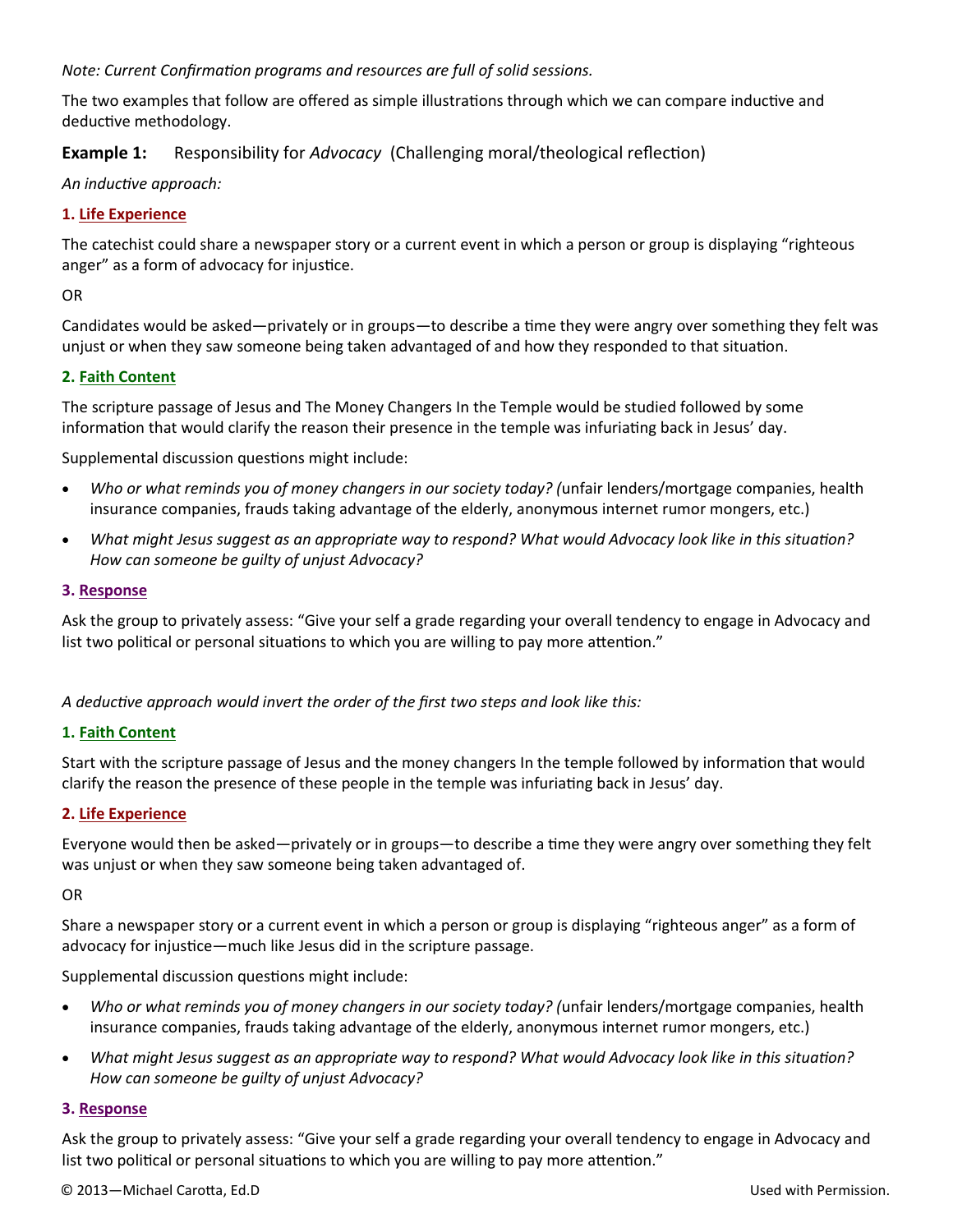# **Example 2:** Recognizing God's Presence (Spiritual sensitivity/awakenings)

### *An inductive approach:*

## **1. Life Experience**

Everyone reads the following quotes and discuss their answers in triads:

A college student studying biology says, "studying the human birth process convinced me that there was a God. I mean, look at the way the human body was designed to produce more humans. The mother's body like automatically stops producing some regular stuff and 'automatically' starts producing some new stuff just so she can nurture the baby. A whole like organized and complicated new process kicks in just to produce the baby. Afterwards the process just automatically stops. Perfectly designed. Had to be invented by someone like God. Couldn't have been designed by accident—or like by itself."

A soldier in Iraq says: "War is about killing. Period. It's hell. Literally. Guys brutally trying to kill each and maim each other. Ruthless. It's the last place on earth that you'd expect to see God. But there is something really powerful, I'm gonna say, holy, really, when you see someone sacrifice his or her life for another person- or sacrifice their life for the people of their country. On both sides. Whenever I saw it, I felt like I saw *true* love. Am I making any sense?"

Breaking news interrupts the TV show to report the devastation of a massive earthquake in China killing 50,000 people. After hearing the report , a high school sophomore stands up and heads to the fridge saying : "I don't get it. how can God that's supposed to be so loving and all bring this on like 50,000 innocent people?"

 *Pick one of these statements and explain why you agree or disagree with it, and then offer another example to go along with the one you've picked.*

## **2. Faith Content**

Through print, PowerPoint presentation, a textbook, or a handout young people are introduced to content regarding ways of coming to know God (truth, beauty, love) as found in the *Catechism of the Catholic Church* #31-36. The catechist takes them through this information, giving examples of each and checking for understanding along the way.

### **3. Response**

Privately, or as a group, everyone responds to these kinds of questions:

- *When have you felt closest to God in the last six months? Was it during a certain activity, with a certain person or group, or in a certain place? Which.*
- *Write about a time when you recognized the Presence of God in a moment of Truth, Beauty, or Love. See if you can name a time for each of the three.*
- *What are the exact opposites of Truth, Beauty, Love?*
- *Can a person recognize the Presence of God in these times too? Explain your answer.*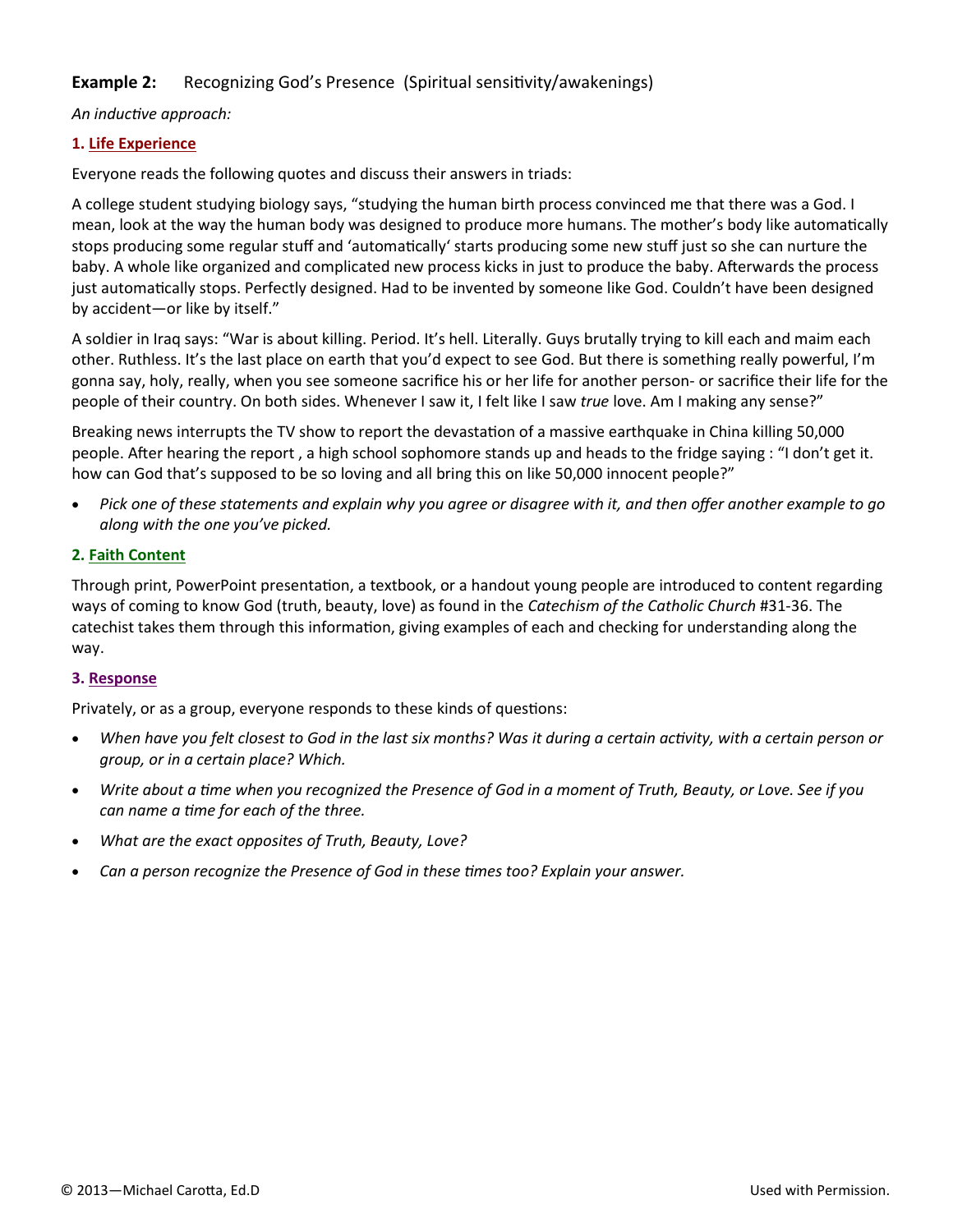## **1. Faith Content**

Through print, PowerPoint presentation, a textbook, or a handout young people are introduced to content regarding ways of coming to know God (truth, beauty, love) as found in the *Catechism of the Catholic Church* #31-36. The catechist takes them through this information, giving examples of each and checking for understanding along the way.

### **2. Life Experience**:

Everyone reads the following quotes and discuss their answers in triads:

A college student studying biology says, "studying the human birth process convinced me that there was a God. I mean, look at the way the human body was designed to produce more humans. The mother's body like automatically stops producing some regular stuff and 'automatically' starts producing some new stuff just so she can nurture the baby. A whole like organized and complicated new process kicks in just to produce the baby. Afterwards the process just automatically stops. Perfectly designed. Had to be invented by someone like God. Couldn't have been designed by accident—or like by itself."

A soldier in Iraq says: "War is about killing. Period. It's hell. Literally. Guys brutally trying to kill each and maim each other. Ruthless. It's the last place on earth that you'd expect to see God. But there is something really powerful, I'm gonna say, holy, really, when you see someone sacrifice his or her life for another person- or sacrifice their life for the people of their country. On both sides. Whenever I saw it, I felt like I saw *true* love. Am I making any sense?"

Breaking news interrupts the TV show to report the devastation of a massive earthquake in China killing 50,000 people. After hearing the report , a high school sophomore stands up and heads to the fridge saying: "I don't get it. how can God that's supposed to be so loving and all bring this on like 50,000 innocent people?"

 *Pick one of these statements and explain why you agree or disagree with it, and then offer another example to go along with the one you've picked.*

#### **3. Response:**

Privately, or as a group, everyone responds to these kinds of questions:

- *When have you felt closest to God in the last six months? Was it during a certain activity, with a certain person or group, or in a certain place? Which.*
- *Write about a time when you recognized the Presence of God in a moment of Truth, Beauty, or Love. See if you can name a time for each of the three.*
- *What are the exact opposites of Truth, Beauty, Love?*
- *Can a person recognize the Presence of God in these times too? Explain your answer.*

#### *Note: If you have a 60 minute session with candidates:*

You could divide the session into 3 different topics and use the inductive method with some topic(s) and the deductive method with some topic(s). If you spent only 15 minutes on each topic, you could use the remaining 15 minutes in the session for a closing prayer experience related to the three topics covered in the session. Covering several topics in a session often keeps the pace moving and keeps interest from waning. Prayer- done well - can touch some candidates in ways that inductive and deductive methods do not- especially at night- with music, a candle, and bibles.

OR

You could cover one topic by spreading the three components of an inductive or deductive method over 60 minutes. But you are free to spend more time on one component than the others. You may for example spend 20 minutes on one component, 30 minutes on another component, and 10 minutes on another component.